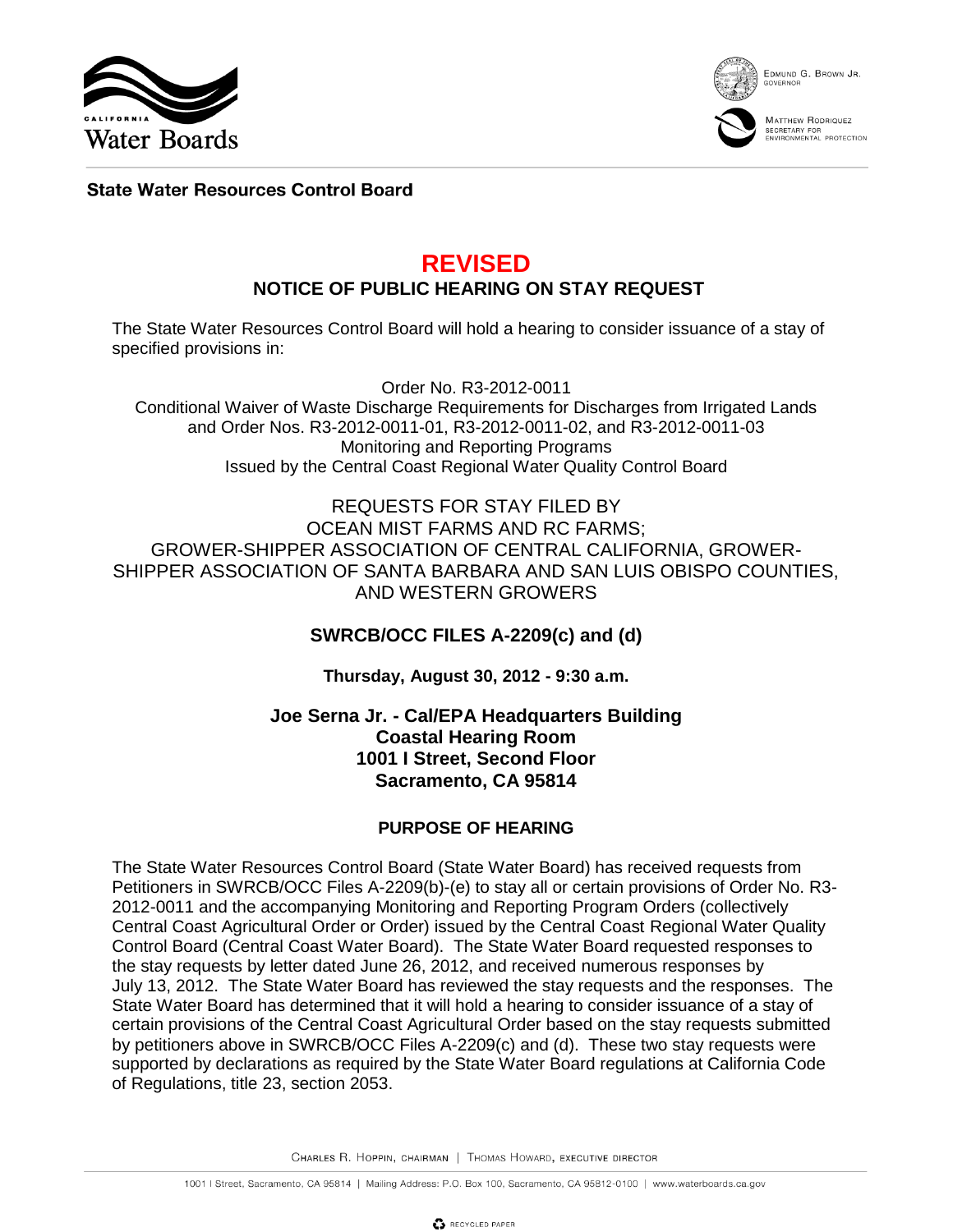If the State Water Board stays any of the provisions of the Order, those provisions will not be operative for any dischargers pending the State Water Board's final action on the petitions. All other provisions of the Oder will remain in effect.

A stay of the Order may be granted only if petitioners allege facts and produce proof of (1) substantial harm to themselves or to the public interest if a stay is not granted, (2) a lack of substantial harm to other interested persons and to the public interest if a stay is granted, and (3) substantial questions of fact or law regarding the permit. The grounds for considering a stay are limited to those allegations set forth in the stay requests. Parties and interested persons have been given an opportunity to oppose or respond to the stay requests. The purpose of this hearing is to receive relevant testimony and other evidence on a narrow set of issues to assist the Board in its determination of whether to grant petitioners' request that certain provisions of the Order be stayed. The hearing will be focused on the specific issues identified by the State Water Board in this Hearing Notice under the heading "ISSUES TO BE ADDRESSED."The hearing will be conducted by the full Board.

#### **HEARING PARTICIPATION**

Participants at the hearing are either "parties" or "interested persons."

#### **Parties:**

Parties to the hearing may present legal argument, testimony by witnesses, other evidence, and policy statements. Their witnesses are subject to cross-examination. Parties may also crossexamine other parties' witnesses. Requirements for submission of written statements, witness lists and testimony, and exhibits are described below.

The State Water Board provided an opportunity to all interested persons to request to be designated as a party by the letter dated June 26, 2012, with a deadline of July 6, 2012. Environmental Defense Center was the only interested person that requested party status. For purposes of this hearing on the stay requests, the designated parties are:

- Central Coast Water Board:
- Monterey Coastkeeper, Santa Barbara Channelkeeper, San Luis Obispo Coastkeeper (Keepers);
- Ocean Mist Farms and RC Farms (Ocean Mist);
- Grower-Shipper Association of Central California, Grower-Shipper Association of Santa Barbara and San Luis Obispo Counties, and Western Growers (Grower-Shipper);
- California Farm Bureau Federation, Monterey County Farm Bureau, San Benito County Farm Bureau, San Luis Obispo County Farm Bureau, San Mateo County Farm Bureau, Santa Barbara County Farm Bureau, Santa Clara County Farm Bureau, Santa Cruz County Farm Bureau (Farm Bureau);
- Jensen Family Farms, Inc., and William Elliott (Jensen); and
- Environmental Defense Center (EDC).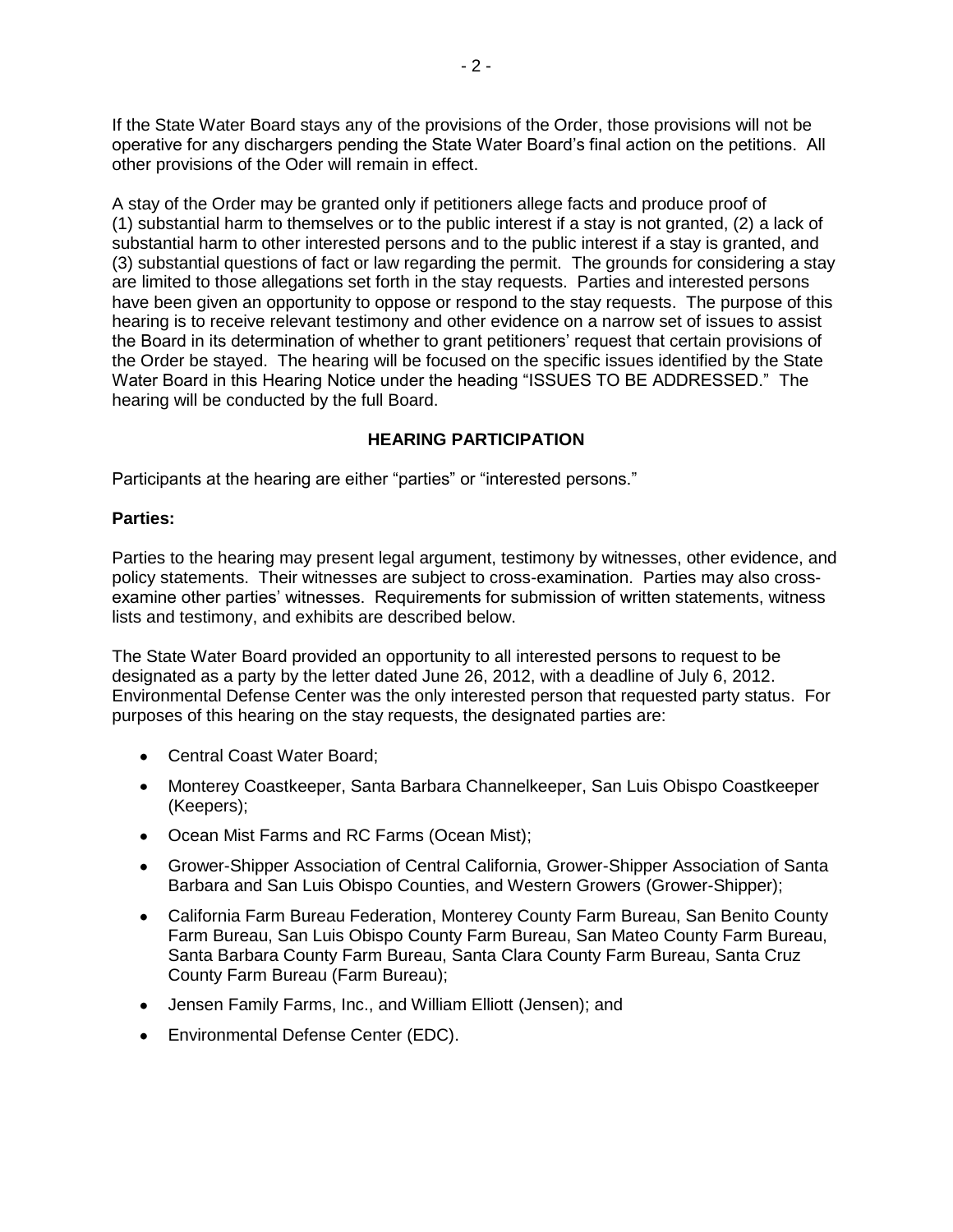All parties participating in the hearing must submit the following no later than **12:00 noon on Monday, August 27, 2012**: (a) written responses to the questions posed under section "ISSUES TO BE ADDRESSED," (b) any exhibits they wish to introduce into the record, (c) a list of their witnesses, along with a summary of the testimony for each witness, and (d) any visual aids, including powerpoint presentations, they intend to use at the hearing. Parties who propose to offer expert testimony must include a statement of qualifications for each of their expert witnesses. Any written statements that are not sworn will be treated as non-evidentiary policy statements.

Parties will not be allowed to submit any additional documents at the hearing. Oral testimony by witnesses that goes beyond the scope of written submittals will be excluded. Written declarations from persons who are not present at the hearing and subject to cross-examination will not be made part of the record. If the declaration is already part of the record, i.e. it was submitted as part of the petition and stay request, it will remain in the record but, if the declarant does not appear at the hearing, the declaration will be treated as hearsay testimony.

#### **Interested persons:**

All other participants in the hearing are interested persons. Interested persons may present oral or written non-evidentiary policy statements. Interested persons are not subject to crossexamination and may not cross-examine other participants. Written policy statements may refer to evidence in the record but will not be treated as presenting evidence. Written policy statements must be limited to five pages, double-spaced, with a font no smaller than 12. Written policy statements may be submitted prior to the hearing or at the hearing.

#### **SUBMISSIONS**

All party submissions must be received by the State Water Board and the other parties no later than **12:00 noon on Monday, August 27, 2012**. Interested persons are encouraged to submit written policy statements to the State Water Board by 12:00 noon on Monday, August 27, 2012. Interested persons do not need to send their written policy statements to the parties.

Parties and interested persons are encouraged to submit their materials electronically, in pdf text format (if less than 15 megabytes in total size), to the Clerk to the Board via email at [commentletters@waterboards.ca.gov.](mailto:commentletters@waterboards.ca.gov) If the file is greater than 15 megabytes in total size, then the materials may be submitted by fax at (916) 341-5620. Please indicate the subject line: **"Comment Letter – Central Coast Agricultural Order Stay Hearing"**

Materials may also be mailed or hand delivered. Mailed materials must be addressed to:

Jeanine Townsend, Clerk to the Board State Water Resources Control Board 1001 I Street, 24th Floor Sacramento, CA 95814

Persons hand delivering written materials must check in with lobby security personnel on the first floor of the Cal/EPA Building at the above address. Questions about submitting materials may be directed to Ms. Townsend, at (916) 341-5600.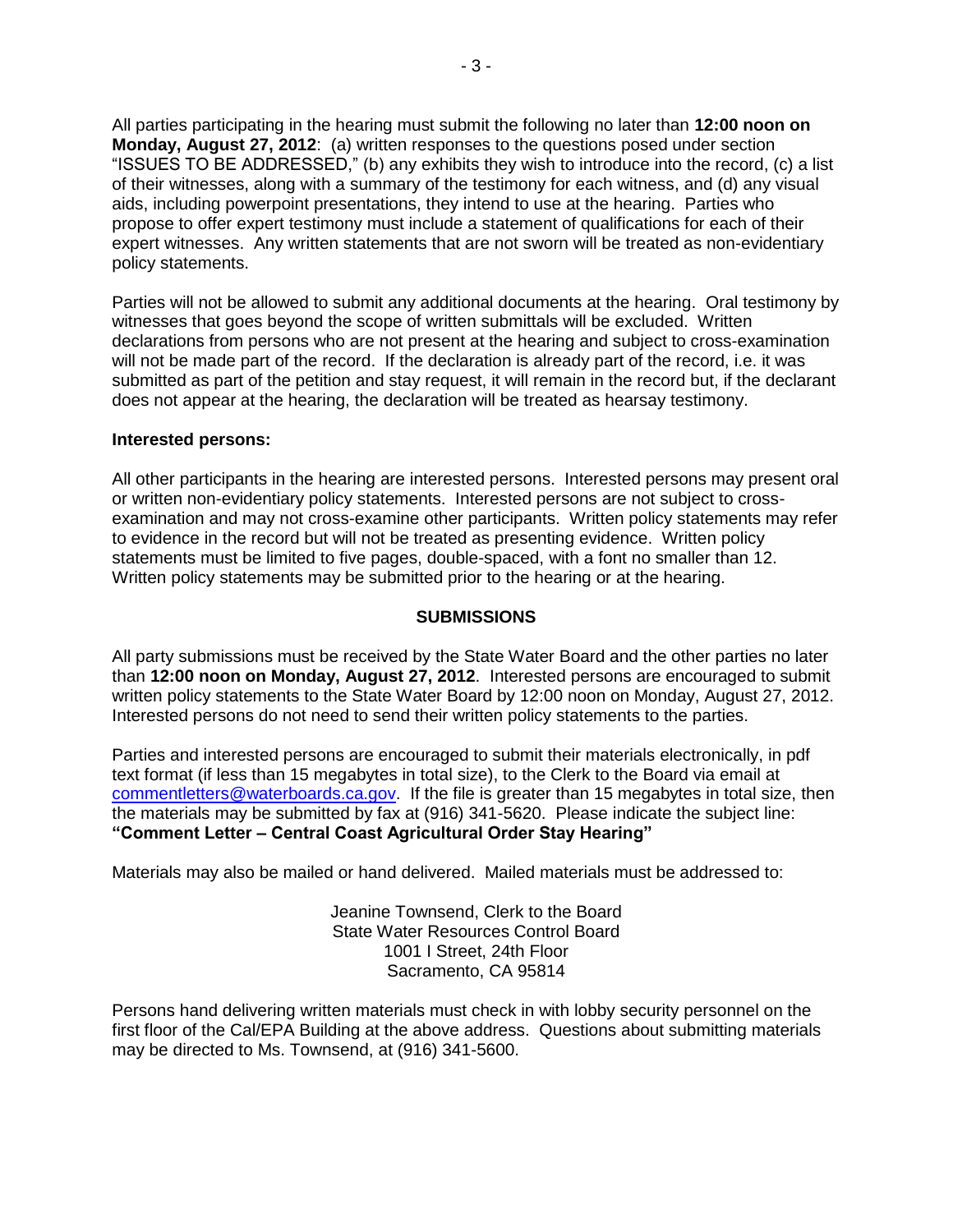## **HEARING PROCEDURES**

To ensure that everyone has an opportunity to participate in the hearing, the following time limits will apply to the parties. Central Coast Water Board: 60 minutes; Keepers: 30 minutes; Ocean Mist: 30 minutes; Grower-Shipper: 30 minutes; Farm Bureau: 15 minutes; Jensen: 15 minutes; EDC: 15 minutes. The parties may allocate this time as desired to present evidence, testimony, cross examination, rebuttal, cross examination of rebuttal testimony, and legal and policy argument. Additional time may be provided, if necessary, at the discretion of the Chair. Before the close of the hearing, each party will be afforded an additional 5 minutes to present a closing statement. Parties with similar interests are encouraged to coordinate their submissions and testimony.

Interested persons will have up to 3 minutes each to present a policy statement. Additional time limitations may be imposed to give all interested persons an opportunity to participate. Interested persons with similar concerns are strongly encouraged to select a representative to speak before the Board or to participate in a joint presentation. The Board Chair may limit repetitive policy statements. Persons who are members of a group that is a party are not entitled to submit or make a separate policy statement.

The Board will conduct the hearing in accordance with the State Water Board's regulations governing adjudicative proceedings and Chapter 4.5 of the Administrative Procedure Act (APA). The State Water Board's regulations are in the California Code of Regulations, title 23, section 648 et seq. [\(http://www.calregs.com\)](http://www.calregs.com/) and will be provided upon request. The APA provisions are at California Government Code section 11400 et seq. The hearing will not be conducted as a formal hearing under Chapter 5 of the APA (commencing at Government Code section 11500).

The State Water Board will strictly enforce the deadlines, page limits, and limits on oral presentations and written submissions described herein.

## **ISSUES TO BE ADDRESSED**

The parties are asked to address the following with regard to specific provisions in the [Order:](http://www.waterboards.ca.gov/centralcoast/water_issues/programs/ag_waivers/index.shtml)

#### All Parties:

Provide cost estimates, and the underlying assumptions for those cost estimates, for specific actions through the end of 2013 necessary to comply with each of the following provisions. Each provision should be addressed separately. Where feasible, cost estimates should be expressed as both per acre and total farm costs. Ranges of costs are acceptable.

- *Installation of back flow prevention devices (Provision 31)*
- *Maintenance of containment structures (Provision 33)*
- *Maintenance of riparian vegetative cover and of riparian areas (Provision 39)*
- *Practice effectiveness and compliance reporting (Provision 44(g))*
- *Groundwater monitoring (Provision 51, MRPs Tiers 1-3, Part 2, Sections A & B)*
- *Annual compliance form reporting (Provision 67, MRPs Tiers 2-3, Part 3)*
- *Determination of nitrate loading risk factors, determination of total nitrogen applied (Provision 68, MRPs Tiers 2-3, Part 2, Section C)*
- *Photo monitoring (Provision 69, MRPs Tiers 2-3, Part 4)*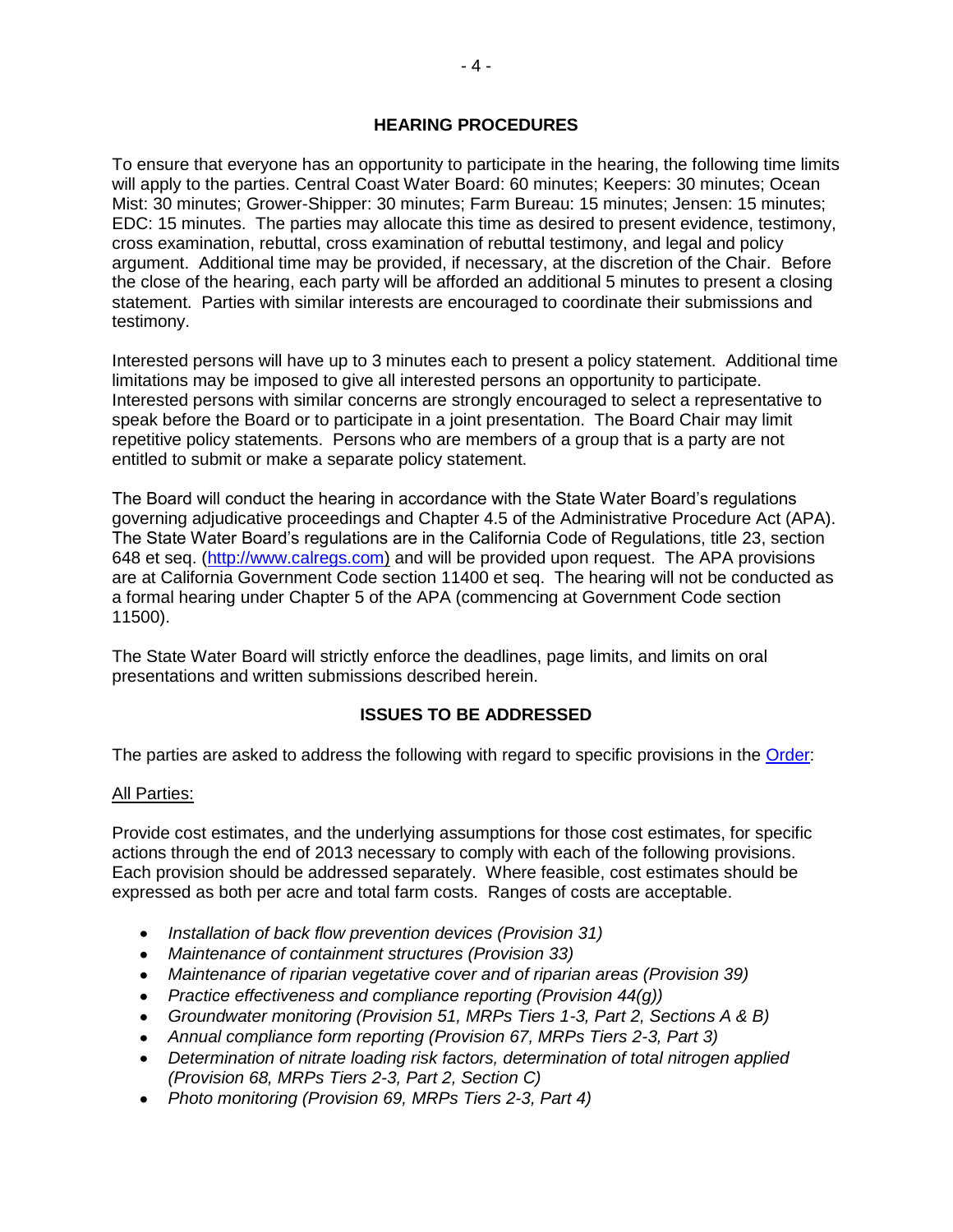*Individual surface water discharge monitoring and reporting (Provision 72 and 73, MRPs Tier 3, Part 5)*

Explain the benefit to the environment or to the irrigated lands regulatory program that will accrue from compliance with the following provisions prior to the end of 2013:

- *Annual compliance form reporting (Provision 67, MRPs Tiers 2-3, Part 3)*
- *Determination of nitrate loading risk factors, determination of total nitrogen applied (Provision 68, MRPs Tiers 2-3, Part 2, Section C)*
- *Individual surface water discharge monitoring and reporting (Provisions 72 and 73, MRP Tier 3, Part 5)*

## Central Coast Water Board:

Explain what actions the Central Coast Water Board believes are required for compliance with the following provisions prior to the end of 2013:

- *Water quality standards compliance (Provisions 22 and 23)*
- *Maintenance of containment structures (Provision 33)*
- *Maintenance of riparian vegetative cover and of riparian area (Provision 39)*

#### **ADDITIONAL INFORMATION**

For the convenience of the parties and interested persons, the State Water Board has developed a website for the petitions for review and requests for stay related to Order No. R3- 2012-0011. The website will contain the petitions for review and requests for stay, the parties' submittals, public comments, and related documents. The website is accessible at [http://www.waterboards.ca.gov/public\\_notices/petitions/water\\_quality/a2209centralcoast\\_ag.sht](http://www.waterboards.ca.gov/public_notices/petitions/water_quality/a2209centralcoast_ag.shtml) [ml.](http://www.waterboards.ca.gov/public_notices/petitions/water_quality/a2209centralcoast_ag.shtml)

## **CLOSED SESSION**

Following the hearing, the State Water Board may meet in closed session to deliberate on a proposed order regarding the requests for stay. (This closed session is authorized under Government Code section 11126, subdivision (c)(3).)

## **LOCATION AND ACCESSIBILITY**

For directions to the Joe Serna Jr.-Cal/EPA Building and public parking information, please refer to the map on the State Water Board's Web site at: <http://www.calepa.ca.gov/EPAbldg/location.htm> .

The Joe Serna Jr.-Cal/EPA Building is accessible to persons with disabilities. Individuals requiring special accommodations are requested to call (916) 341-5880 at least five working days prior to the meeting. TDD users may contact the California Relay Service at (800) 735-2929 or voice line at (800) 735-2922.